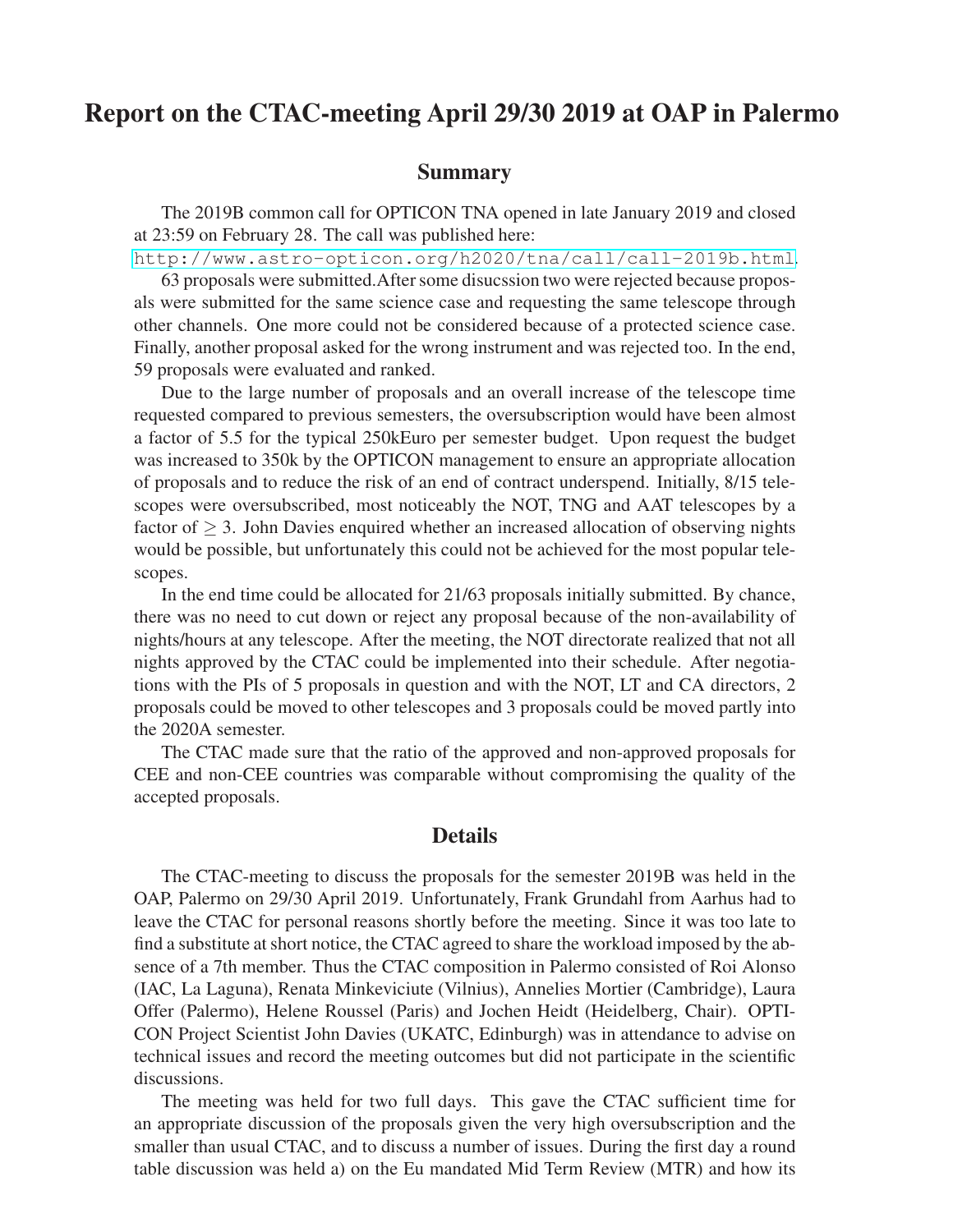recommendations could be incorporated into the proposal evaluation; b) a discussion on about 10 proposals before their scientific evaluation because of telescope and/or policy issues and c) on some thoughts by the CTAC as input for the Telescope Directors Forum to be held at end of May 2019 and the foreseen 2020 pilot study. The remaining 1 1/3 days were used for proposal evaluation and a final discussion on the outcome of the meeting. A summary of the discussion on the MTR and TDF/2020+ application will be given at the end of the report.

As expected, the evaluation of the proposals was very difficult. Most noticeably, the average request for telescope time increased considerably, as did the number of telescopes per proposal. Requests for (fractions of) 10n or more were not unusual. In addition, there were several borderline proposals, where it was not a 100% clear whether or not they were compliant with OPTICON rules given the large number of CoIs. Table [1](#page-1-0) illustrates the demand for each of the telescopes.

| Telescope   | Num <sub>prop</sub> | $\mathbf{Night}_{\mathrm{required}}$ | Night <sub>offered</sub> | Oversub |
|-------------|---------------------|--------------------------------------|--------------------------|---------|
| CAHA35      | 8                   | 13                                   | 10                       | 1.3     |
| CAHA22      | 4                   | 18                                   | 10                       | 1.8     |
| Rem         | 4                   | 52h                                  | 500h                     |         |
| <b>AAT</b>  | 9                   | 35                                   | 10                       | 3.5     |
| OHP19       | 1                   | 5                                    | 10                       |         |
| OHP12       |                     | 4                                    | 10                       |         |
| <b>TNG</b>  | 11                  | 31                                   | 10                       | 3.1     |
| ESO22:      | 4                   | 15                                   | 10                       | 1.5     |
| <b>LCO</b>  | 5                   | 254h                                 | 150h                     | 1.7     |
| <b>NOT</b>  | 20                  | 73.5                                 | 25                       | 2.9     |
| <b>LT</b>   | 4                   | 45h                                  | 50h                      |         |
| <b>INT</b>  | 1                   |                                      | 10                       |         |
| Arist       | 3                   | 25                                   | 20                       | 1.25    |
| <b>CFHT</b> | 2                   | 2.5                                  | 4                        |         |
| <b>TCS</b>  | 2                   | 2.5                                  | 14                       |         |

<span id="page-1-0"></span>Table 1: Statistics on the number of proposals and nights/hours requested versus offered per telescope.

As in previous calls, the distribution of the proposals between the astrophysical topics was heavily skewed and this is also somewhat reflected in the demand per telescope (AAT, CAHA35, NOT and TNG being the highest as they offer instruments suitable for exoplanet and stellar research and/or are suitable for TDA). Table [2](#page-2-0) shows the distribution the proposals among categories and among the telescopes offered.

The number of approved proposals  $(21/63 = 33%)$  roughly reflects the oversubscription for the increased 350k budget. In the end, none of the proposals requesting 10 or more full nights were successful. It is good to see that the time domain proposals (which is one of the hot topics in the H2020 programme) continue to be very successful. The CTAC worried that the absence of one expert in stellar astronomy (Frank Grundahl) would have affected the evaluation of the stars and stellar population proposals at the expense of exoplanet proposals. A quick comparison with earlier semesters showed, however, that the outcome of this meeting was statistically not unusual. Thus the CTAC concluded that the proposals were evaluated in an unbiased way.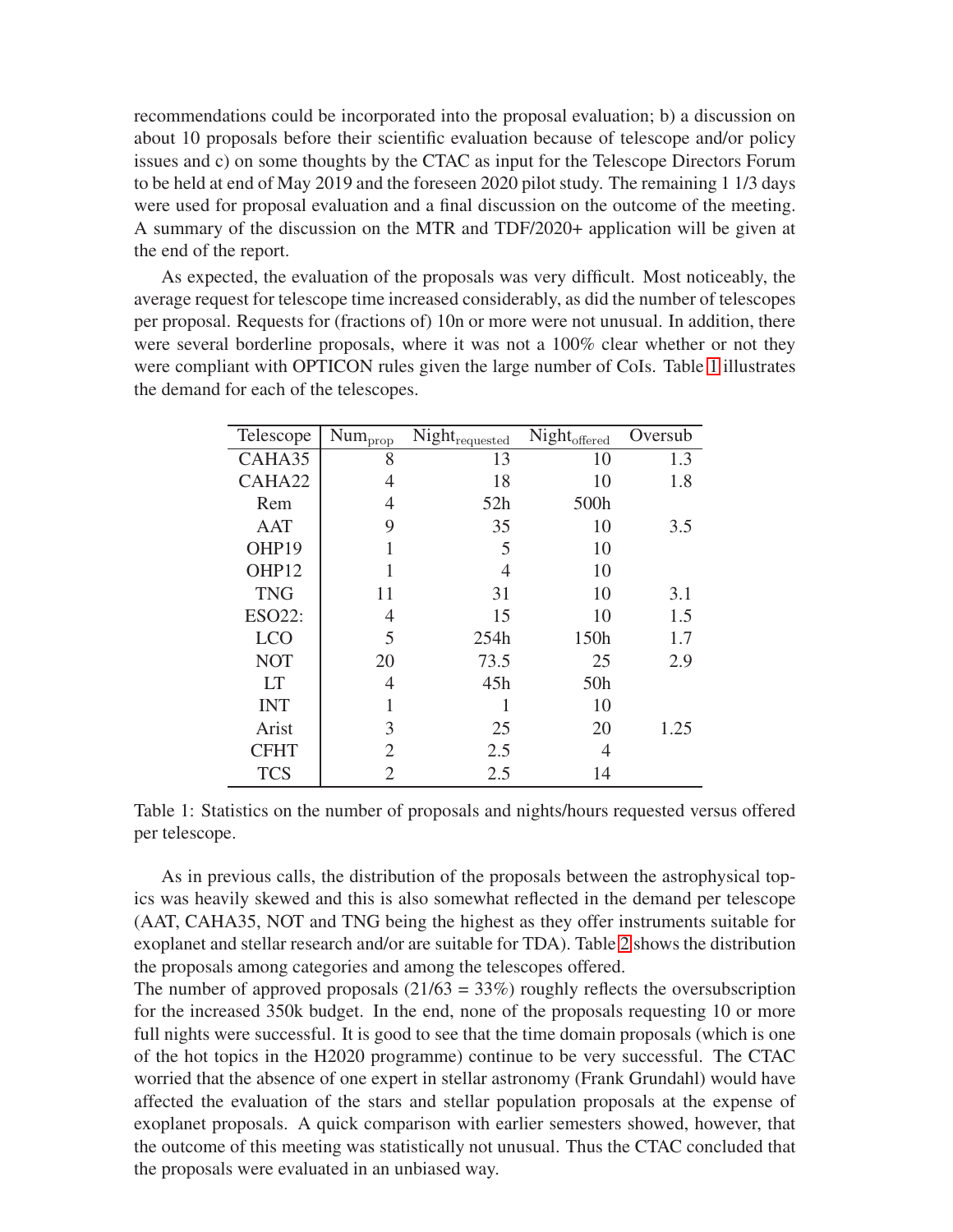| Topic            | prop  | Telescope  |       |
|------------------|-------|------------|-------|
| Solar system     | 2/3   | <b>AAT</b> |       |
| Exoplanet        | 6/19  | CAHA35     | 8     |
| Stars+stell. pop | 5/17  | <b>NOT</b> | 20    |
| Circumst. med    | $-12$ | <b>TNG</b> | 11    |
| Time domain      | 6/13  | rest       | $1-5$ |
| Low-z Universe   | $-13$ |            |       |
| High-z Universe  | 216   |            |       |

<span id="page-2-0"></span>Table 2: Distribution of applications among categories (left) and telescopes (right). For the applications we show the number of approved vs submitted applications. Exoplanet, stars + stellar population and TDA proposals dominate. Telescope requests are dominated by the demand for high-resolution spectrographs for exoplanet, wide-field capability for stellar research and flexibility for time domain astronomy. The remaining telescopes offered in the call were requested in 1-5 proposals on average. Many proposals request time at more than one telescope, each one of which is included in the statistics.

Proposals were submitted with PIs from 15 different countries, of these proposals from 10/15 countries were approved. As usual, the UK was most active (and successful with 7/18 proposals been awarded time), followed by Germany with 10 (but only one successful) applications. In spite of efforts to specifically motivate astronomers from CEE countries to apply, with 14/63 (22%) proposals their interest was only modest.

With a ratio of 5/14 for approved/rejected proposals from CEE (Poland, Slovakia, Greece and Serbia) and 16/49 for approved/rejected proposals from non-CEE countries their ratio was comparable. The CTAC would have been reluctant to "lift up" some more proposals from CEE countries above the cut-off line as they were ranked at least 10 positions below the cut-off line. This is particularly the case for proposals from Poland where only 1/7 could be approved. Many proposals were scientifically very good and would have deserved a better grade but suffered from a inadequate description of the telescope time required. There are two schools this year where proposal writing is one of the topics and this should be addressed.

## Changes and recommendations for MTR, CTAC and 2020+

• A number of ideas were discussed on how to react to the MTR which recommends a higher share of telescope time for astronomers from CEE countries. For none of them a clear consensus was found, but rather than artificially giving some of them time, it must be understood why they have been less successful in the past. It may be better to introduce a significant change for 2020+ instead for just one CfP with more changes afterwards. In the end the CTAC decided to discuss this on a case by case basis. The proposals from CEE and non-CEE astronomers may be evaluated separately in the next meeting but this will be discussed in advance. There is common agreement, however, that at least an equal share should be the goal as was achieved this round. This was higher than before.

• Except for a potential separate discussion of the CEE and non-CEE proposals, no changes are foreseen for the next meeting to discuss the 2020A proposals. Grades will be given in steps of 0.5 from 1.0 - 5.0 and proposals will be discussed by category. To save time the very lowest ranked proposals based on the pre-grades may be discussed briefly still making sure the feedback is adequate.